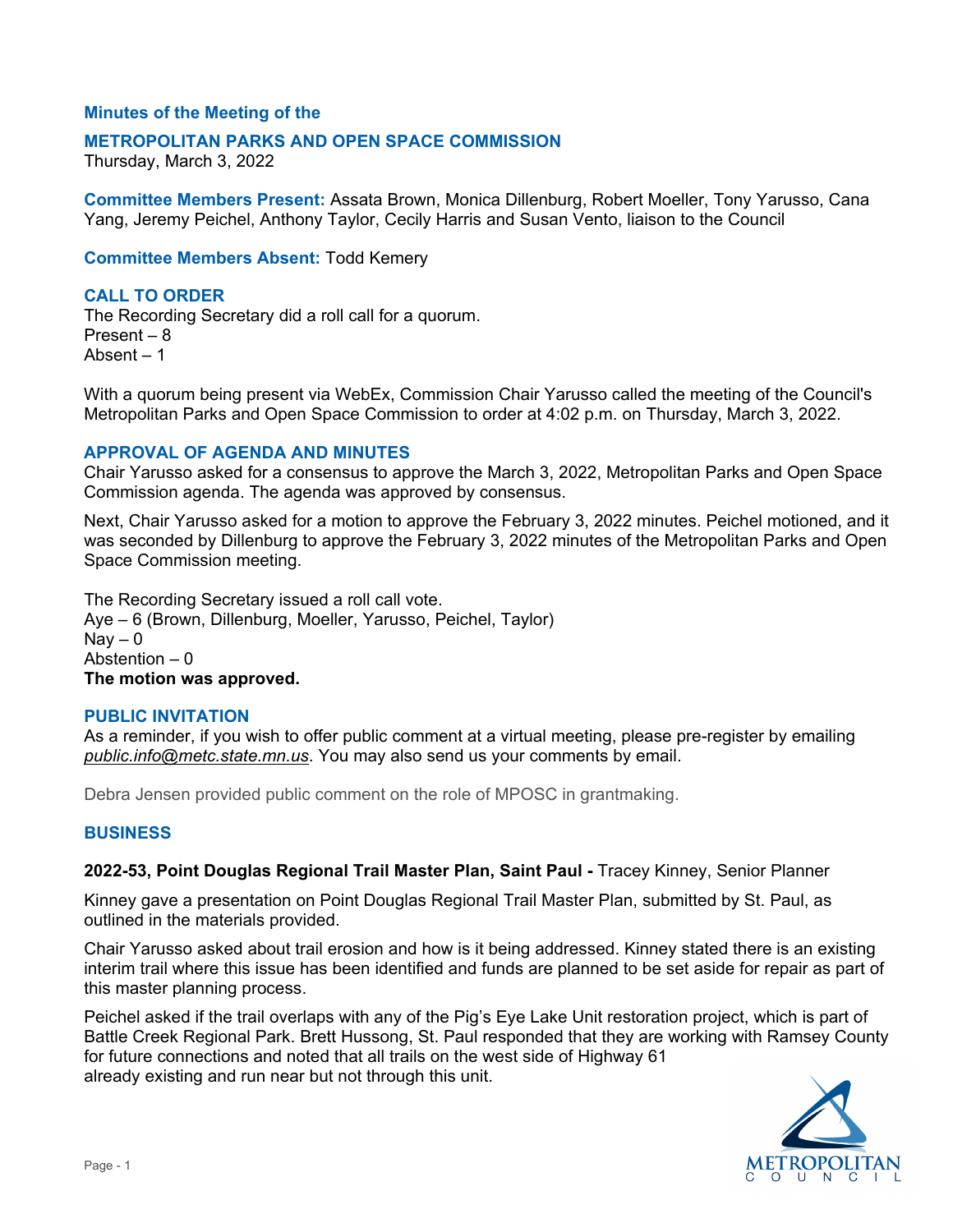Dillenburg asked about the costs and fees estimated included in the Master Plan. Kinney stated the costs are estimated in 2020 dollars. Lisa Barajas, Community Development Director added as we begin updating our 2050 Plans (including the Parks Policy Plan) we look at costs to complete the system and include inflationary measures in those estimates.

Peichel asked if there is any space in the right of way for hybrid facilities? Hussong discussed the trail alignment and noted that there are places where the trail is narrow due to the alignment to Highway 61.

Chair Yarusso asked if there has been any contact with local tribal groups and if there are any concerns. Hussong stated they contacted the tribal groups, and these groups did not express concern as this is a planning document however, it was suggested to do a geo-physical study during the design phase.

With no further discussion, Chair Yarusso called for a motion. It was motioned by Dillenburg and seconded by Moeller to recommend that the Metropolitan Council:

- 1. Approve the Point Douglas Regional Trail Master Plan.
- 2. Require Saint Paul, prior to initiating any new development of the regional trail corridor, to send preliminary plans to the Metropolitan Council's Environmental Services Interceptor Engineering Assistant Manager.

With no further discussion, Chair Yarusso called for a vote. The recording secretary issued a roll call vote.

Aye – 8 (Brown, Dillenburg, Harris, Moeller, Yarusso, Yang, Peichel, Taylor)  $\text{Nav} - 0$ Abstention  $-0$ **The motion was approved.**

**2022-55, Cleary Lake Regional Park Master Plan Amendment and Land Conversion, Three Rivers Park District -** Colin Kelly, Planning Analyst

Kelly gave a presentation on a Master Plan Amendment and land conversion for Cleary Lake Regional Park submitted by Three Rivers Park District as outlined in the materials provided.

With no discussion, Chair Yarusso called for a motion. It was motioned by Moeller and seconded by Brown to recommend that the Metropolitan Council:

- 1. Approve the Cleary Lake Regional Park Master Plan Amendment and Land Conversion.
- 2. Approve the permanent release of the restrictive covenant on 0.09 acres of land within Cleary Lake Regional Park in exchange for a channel stabilization project in the regional park approved by the Council in September 2021.

Chair Yarusso asked about Peichel's previous concerns about runoff and sediment and asked if the drainage easement change raises any concerns. Peichel stated that given this is a design error correction to the easement, he does not have concerns. Chair Yarusso agreed.

With no further discussion, Chair Yarusso called for a vote. The recording secretary issued a roll call vote.

Aye –7 (Brown, Dillenburg, Harris, Moeller, Yang, Peichel, Taylor) Nay – 1, (Yarusso) Abstention  $-0$ **The motion was approved.**

## **2022-54, West Mississippi River Regional Trail, Park Acquisition Opportunity Fund (Haider), Three Rivers Park District -** Chee Yang, Planner

Yang gave a presentation on a request from Three Rivers Park District for a grant from the Park Acquisition Opportunity Fund program for West Mississippi River Regional Trail as outlined in the materials provided.

Harris asked if the trail will be close to the river. Yang said yes, it will be closer than the existing road.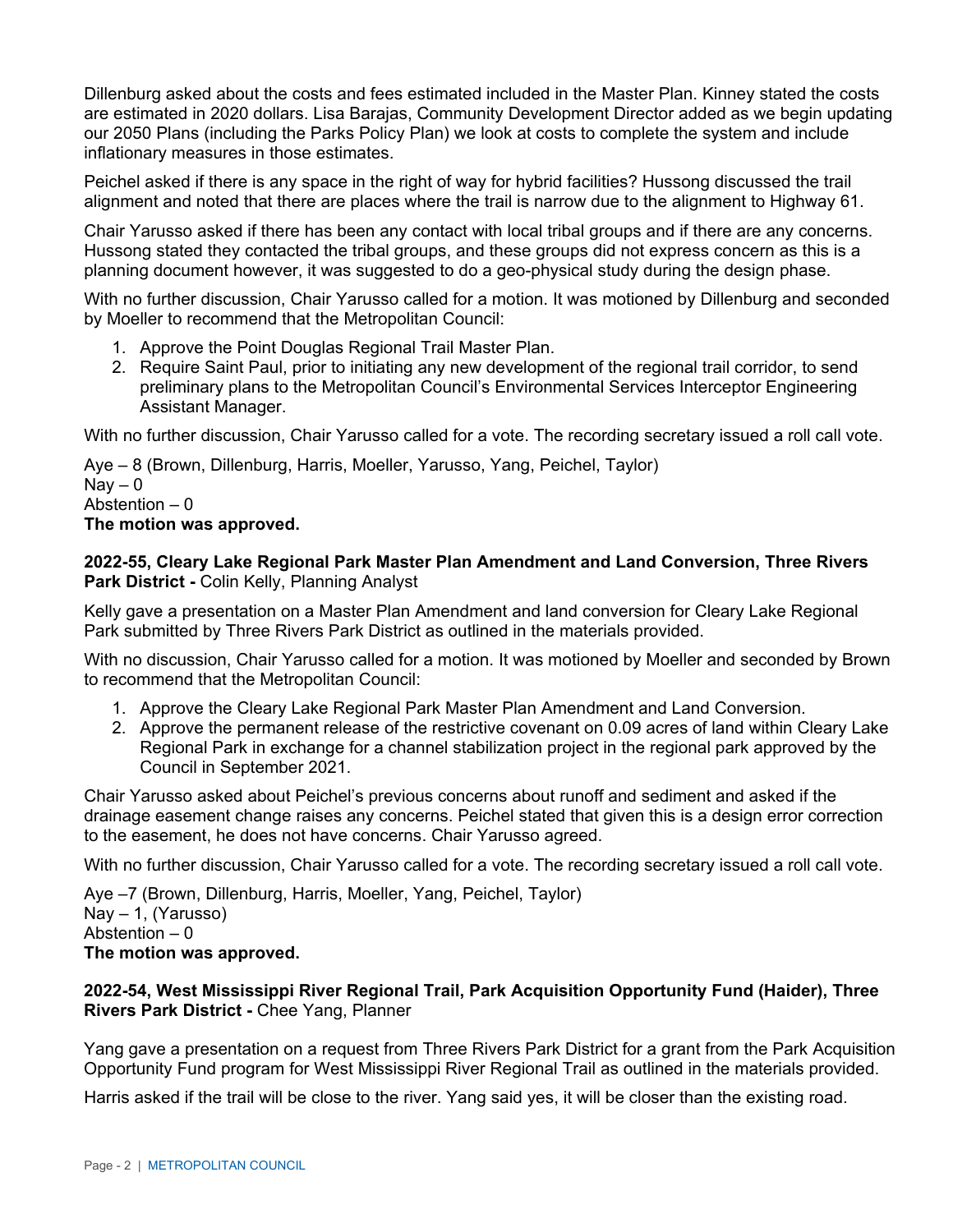Harris asked what is the guideline for placement near the river? Jonathan Vlaming, Three Rivers Park District responded that placement depends on the context, slopes and many other factors. He noted that the intent is not to put the trail right on the river's edge but to provide access to the river. He added that their intent is to purchase additional land from willing sellers for this trail.

With no discussion, Chair Yarusso called for a motion. It was motioned by Peichel and seconded by Harris to recommend that the Metropolitan Council:

- 1. Approve a grant of up to \$262,500 to Three Rivers Park District to acquire the 1.22-acre Haider property located at 17700 Dayton River Road in the City of Dayton for the West Mississippi River Regional Trail.
- 2. Authorize the Community Development Director to execute the grant agreement and restrictive covenant on behalf of the Council.

Chair Yarusso discussed the costs involved in removing structures and noted that oftentimes these existing structures are difficult to reuse.

Peichel stated his highest preference is to reuse housing stock and second is to limit landfill space, so he appreciates Three Rivers efforts to reuse even at a higher cost. Moeller agreed. The Commission discussed reuse of materials at a higher cost versus demolition and felt a future discussion on this topic would be interesting.

With no further discussion, Chair Yarusso called for a vote. The recording secretary issued a roll call vote.

Aye – 8 (Brown, Dillenburg, Harris, Moeller, Yarusso, Yang, Peichel, Taylor)  $\text{Nav} - 0$ Abstention – 0 **The motion was approved.**

## **INFORMATION**

## **Equity Nudge: Making time and space to get to know one another – Amanda Lovelace, Parks Ambassador**

Lovelace discussed a 'coffee time' idea, for Commissioners to meet informally with one another. She harkened back to when MPOSC Commissioners could chat informally before each meeting while getting coffee, etc. These opportunities are lost with virtual meetings. The idea of today's Equity Nudge is to breakout into small groups to take this time to talk. Due to technical difficulties this was not possible, so members shared what connects them to the outdoors and what has drawn them to this commission.

## **REPORTS**

**Chair:** Chair Yarusso noted that state agencies will be opening publicly at the end of April or early May.

Chair Yarusso recognized the loss of Al Kordiac, who was known as the "father of Anoka County Parks" and recently passed away.

### **Commissioners:** None.

**Staff:** Mullin stated he had no additional information on in-person meetings at this time.

Mullin announced that the Minneapolis Park and Recreation Board proposed a name change for Theodore Worth Chalet to the Eddie Manderville Chalet. Mr. Manderville helped desegregated the golf course. He noted that public comments on this proposal were being accepted until April 29, 2022.

Mullin asked about the Commissioner's preferences for receiving MPOSC meeting materials electronically or if they would prefer getting hard copies mailed (not PowerPoints). Members noted that they primarily read the packet online. He asked if members preferred paper copies to let the recording secretary or himself know. Otherwise, we would discontinue this practice.